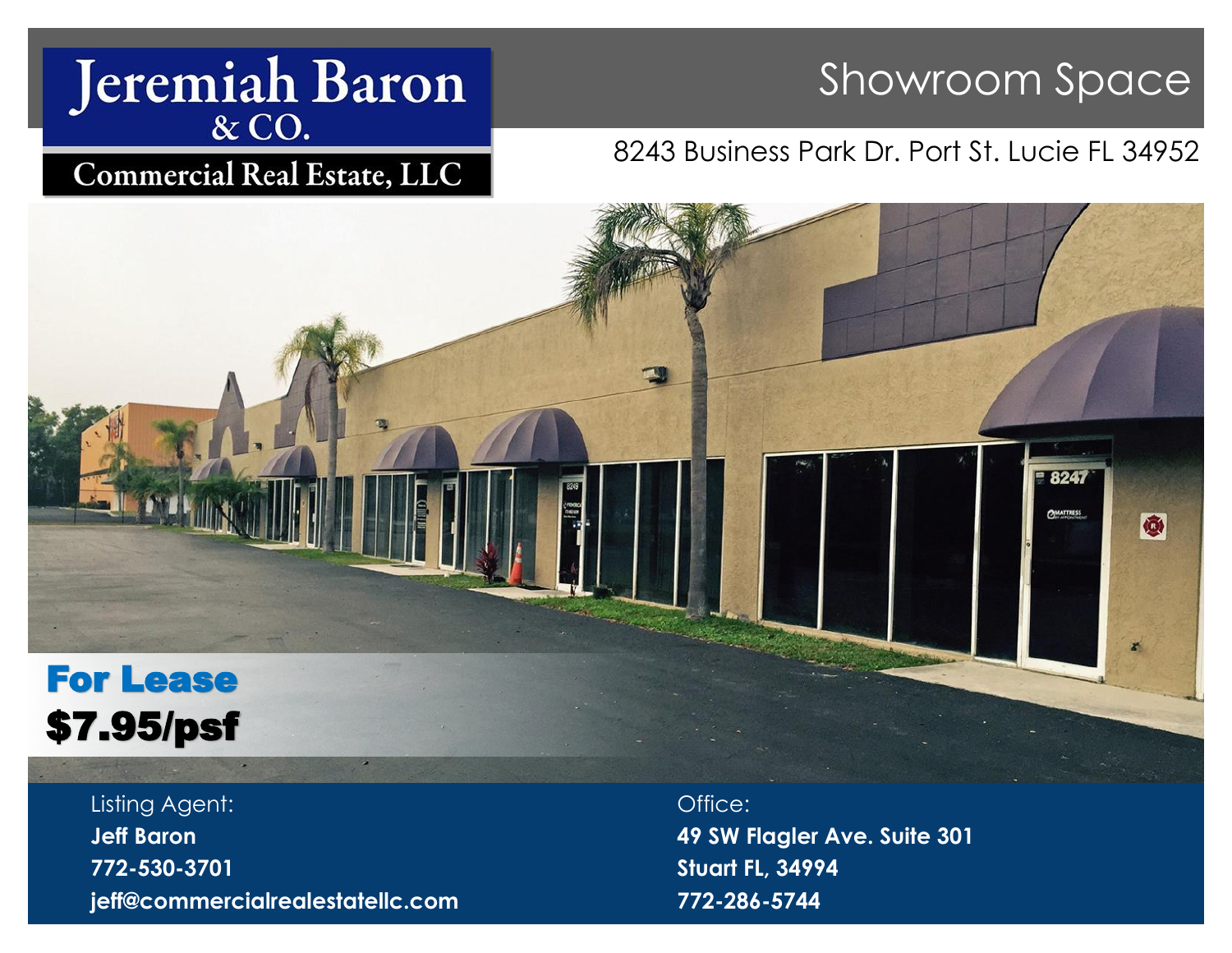# **Jeremiah Baron & CO. Commercial Real Estate, LLC**

# Showroom Space 8243 Business Park Dr. Port St. Lucie FL 34952

# Disclaimer Statement

This information has been prepared only for information purposes to assist a potential buyer in determining whether it wishes to proceed with an indepth investigation of the property and/or business. Seller and any of its officers, employees or agents specifically disclaims any representation or warranty, express or implied, as to the accuracy or completeness of the offering materials or any accompanying information, and no legal commitment, obligation or liability of Seller or its officers, employees or agents shall arise by reason of the materials or accompanying information. Interested parties are expected to review independently all documents relating the property/business and the purchase. The property/business is being sold on as "AS IS, WHERE IS" and "WITH ALL FAULTS" basis. Your complete inspection of the property/business is recommended. Buyers will have an opportunity to examine the financial and legal documents, records, files and information relating to the property now in the possession of Seller, its agents or contractors. The purchase of this property will be based solely on a Buyer's own independent investigation and findings and not in reliance on any information provided by Seller, its agent or contractors. Seller, its agents or contractors shall have no liability for any incorrect information.

Seller reserves the right at all times to reject, in its sole and absolute discretion, any and all offers received by it, for any reason whatsoever, notwithstanding that a particular offer is for the highest purchase price among those offers received and meets all the terms and conditions of this offering. Seller also reserves the right at all times to waive any or all technical defects in any offers, in Seller's sole and absolute discretion. The sales process may be terminated or modified without notice at any time. In the event two or more offers are determined to fall within a competitive range, Seller reserves the right to request a best and final offer from those parties.

# Listing Agent: **Jeff Baron 772-530-3701 jeff@commercialrealestatellc.com**

Office: **49 SW Flagler Ave. Suite 301 Stuart FL, 34994 772-286-5744**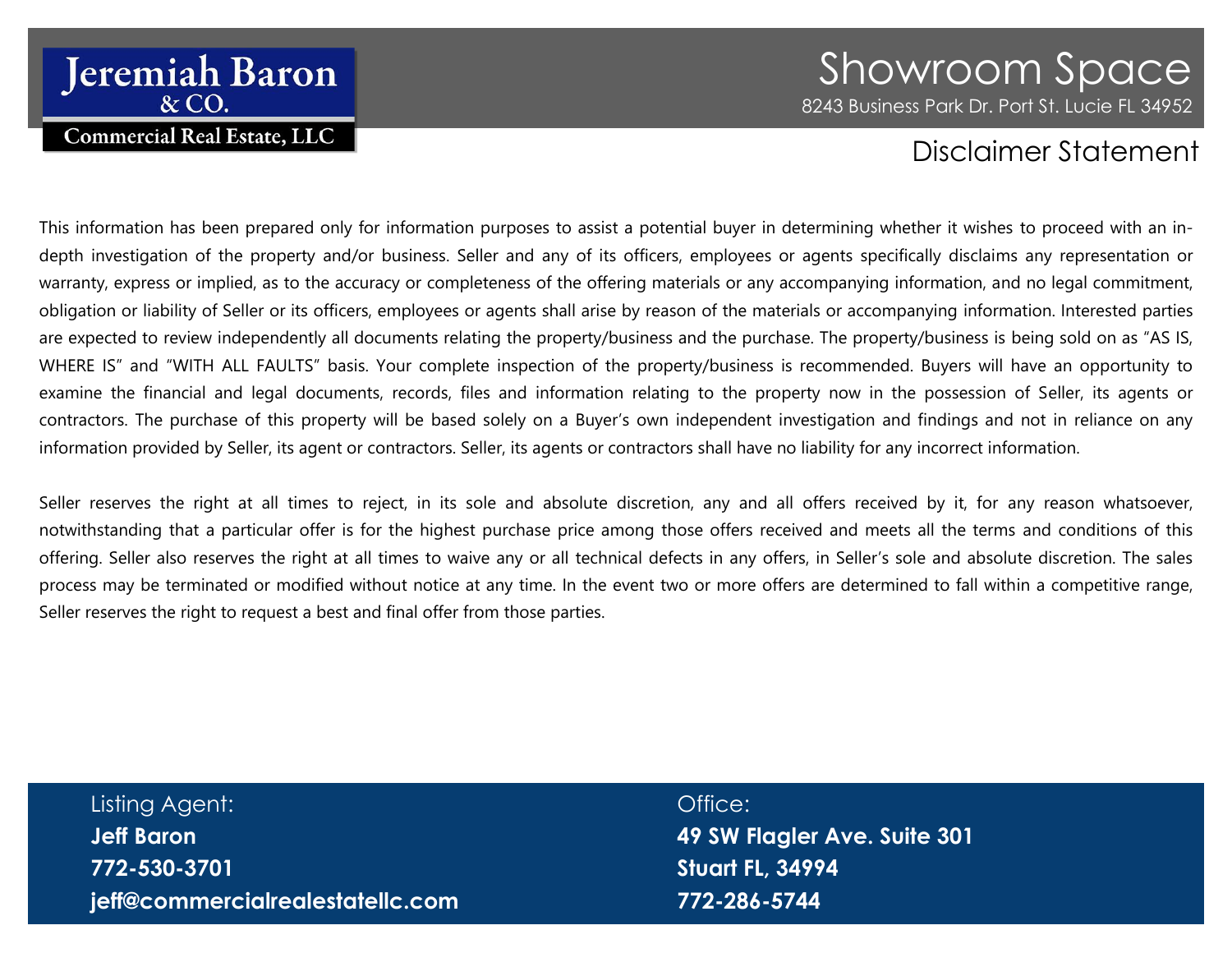# Jeremiah Baron

# Commercial Real Estate, LLC

# Showroom Space 8243 Business Park Dr. Port St. Lucie FL 34952

# Property Details

| Location:                 | 8243 Business Park Dr. Port St. Lucie FL 34952 |
|---------------------------|------------------------------------------------|
| <b>Lease Rate:</b>        | \$7.95/psf                                     |
| <b>Lease Space:</b>       | 1,000 SF                                       |
| <b>Building Type:</b>     | Flex Showroom                                  |
| <b>Acreage:</b>           | 1.94 AC                                        |
| <b>Frontage:</b>          | 340'                                           |
| <b>Year Built:</b>        | 1990                                           |
| <b>Construction Type:</b> | <b>CBS</b>                                     |
| <b>Parking Spaces:</b>    | $70+$                                          |
| Zoning:                   | <b>PNRD</b>                                    |
| <b>Land Use:</b>          | Warehouse                                      |
| <b>Subdivision Name:</b>  | St. Lucie Business Park                        |

The St. Lucie Business Park has one 1,000 SF space available ideal for a merchandise showroom or open floor plan office. Excellent parking area, easily accessible from US Highway 1. Space will lease quickly!!



# Listing Agent: **Jeff Baron 772-530-3701**

**jeff@commercialrealestatellc.com**

# Office:

**49 SW Flagler Ave. Suite 301 Stuart FL, 34994 772-286-5744**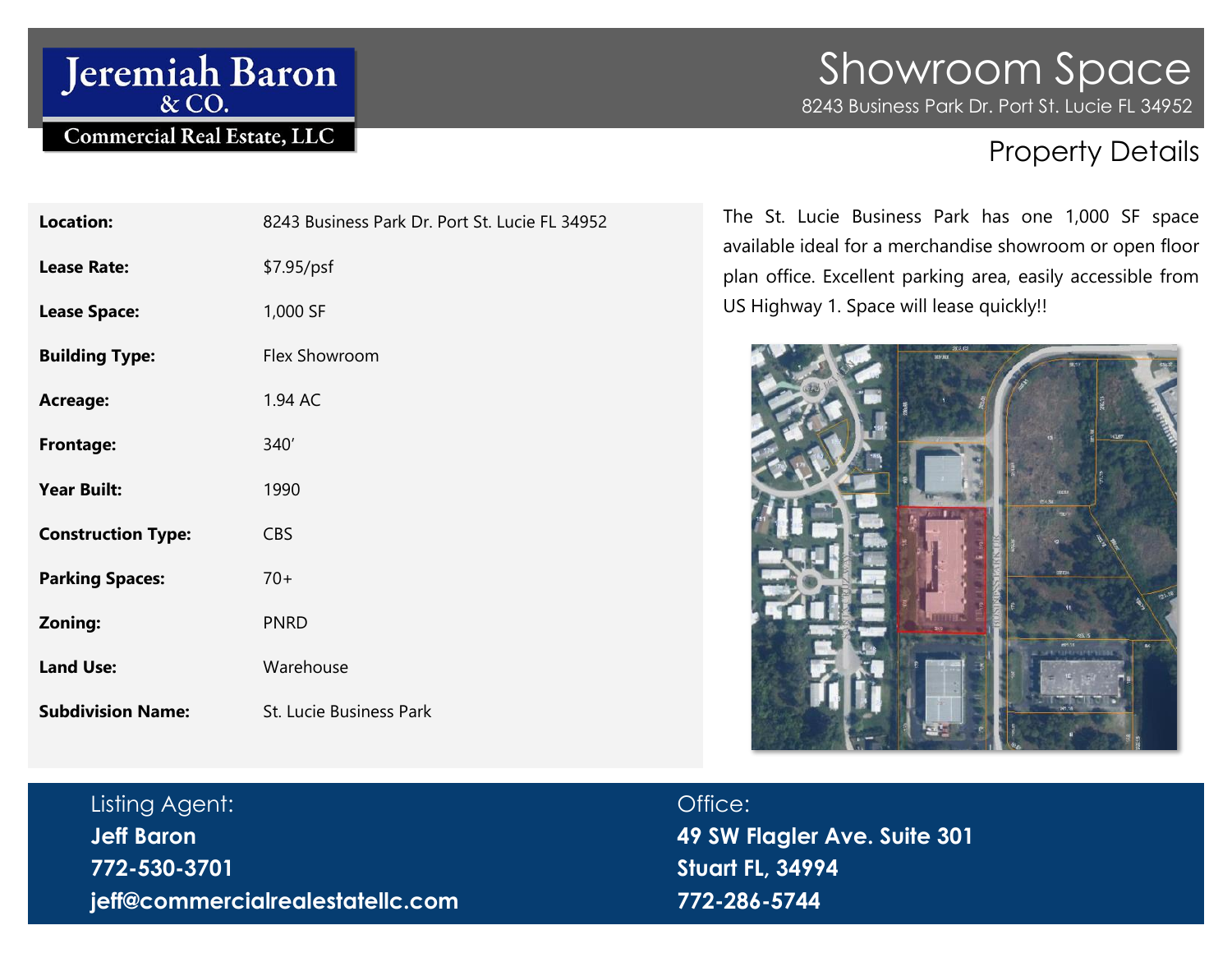

# Property Demographics

### 2016 Demographics

| <b>Total Population</b> |         | <b>Average Household Income</b> |          | <b>Average Age</b> |       |
|-------------------------|---------|---------------------------------|----------|--------------------|-------|
| 1 mile                  | 5,380   | l mile                          | \$44,578 | 1 mile             | 56.00 |
| 3 mile                  | 57,601  | 3 mile                          | \$48,220 | 3 mile             | 43.40 |
| 5 mile                  | 128,623 | 5 mile                          | \$55,114 | 5 mile             | 43.40 |

| Listing Agent:                   | Office:                      |
|----------------------------------|------------------------------|
| <b>Jeff Baron</b>                | 49 SW Flagler Ave. Suite 301 |
| 772-530-3701                     | Stuart FL, 34994             |
| jeff@commercialrealestatellc.com | 772-286-5744                 |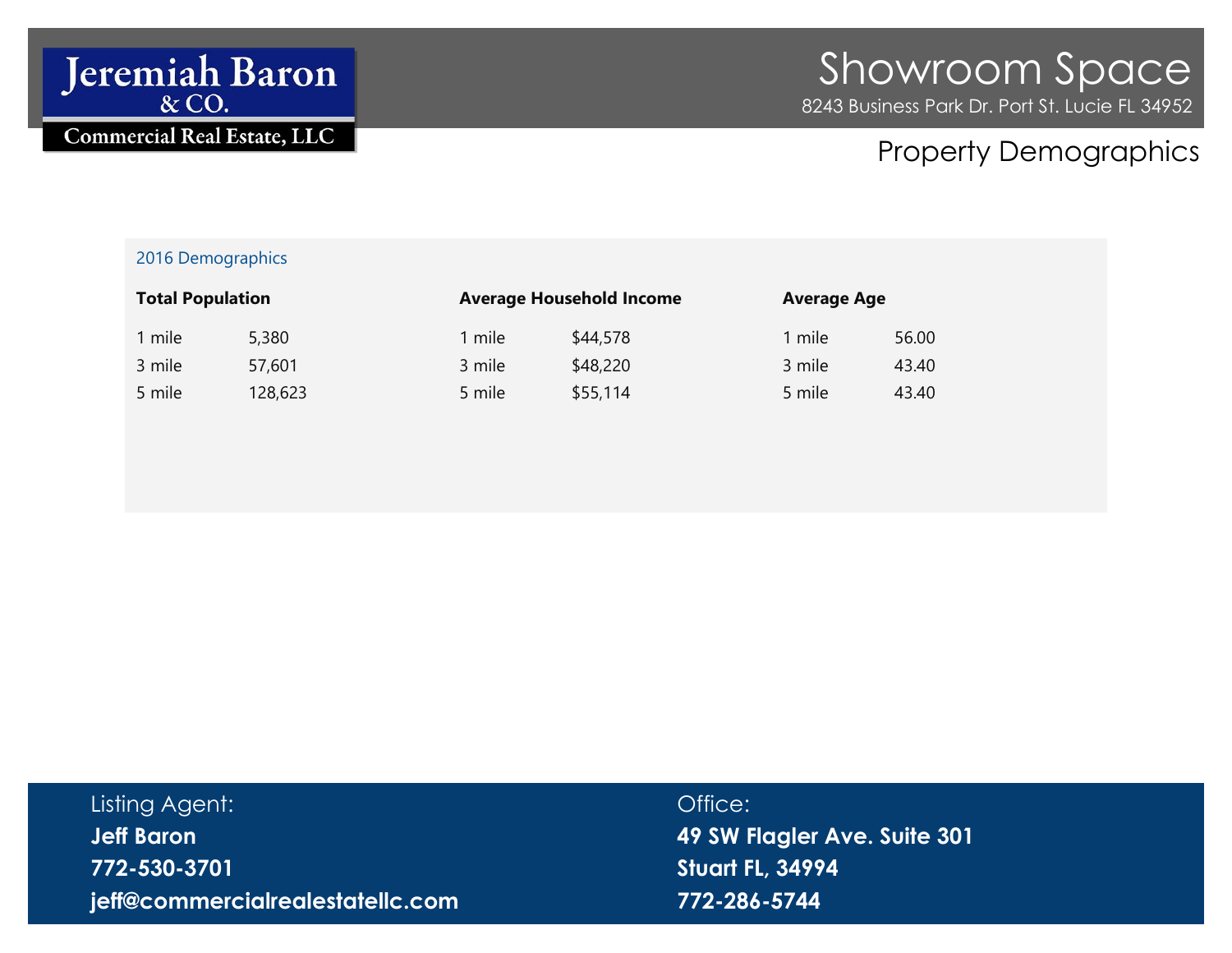

# Showroom Space 8243 Business Park Dr. Port St. Lucie FL 34952

# Zoning & Future Land Use Map

### **PNRD - Planned Non-Residential Development**

7.02.02. - Permitted Uses.

B. For properties located in any Commercial or Industrial classified land use area: Any permitted, conditional or accessory use, including any standards, conditions and requirements for those uses, as identified in the Commercial, Neighborhood (CN); Commercial, Office (CO); Commercial, General (CG); Commercial Resort (CR); Industrial Light (IL); Industrial Heavy (IH), Utility (U) and (I) Institutional zoning districts, and any non-residential permitted or accessory use identified in the Agriculture-1 (AG-1), Agricultural-2.5 (AG-2.5), or Agricultural-5 (AG-5) zoning districts of this Code. Telecommunication towers must comply with the requirements of Section [7.10.23](https://www.municode.com/library/fl/st._lucie_county/codes/land_development_code?nodeId=CHVIIDEDEIMST_7.10.00SUST_7.10.23TETOSI)

The general standards, conditions and requirements, as found in this Code, that pertain to conditional and accessory uses shall be used in the determination of the compatibility of the proposed use(s) with the surrounding land uses in the review of the Planned Nonresidential Development. All applications for Planned Nonresidential Development shall include a complete identification of all planned uses and activities.

# 5 PNRD, Planned Non-Residential Development

## Listing Agent:

**Jeff Baron 772-530-3701 jeff@commercialrealestatellc.com**

### Office:

**49 SW Flagler Ave. Suite 301 Stuart FL, 34994 772-286-5744**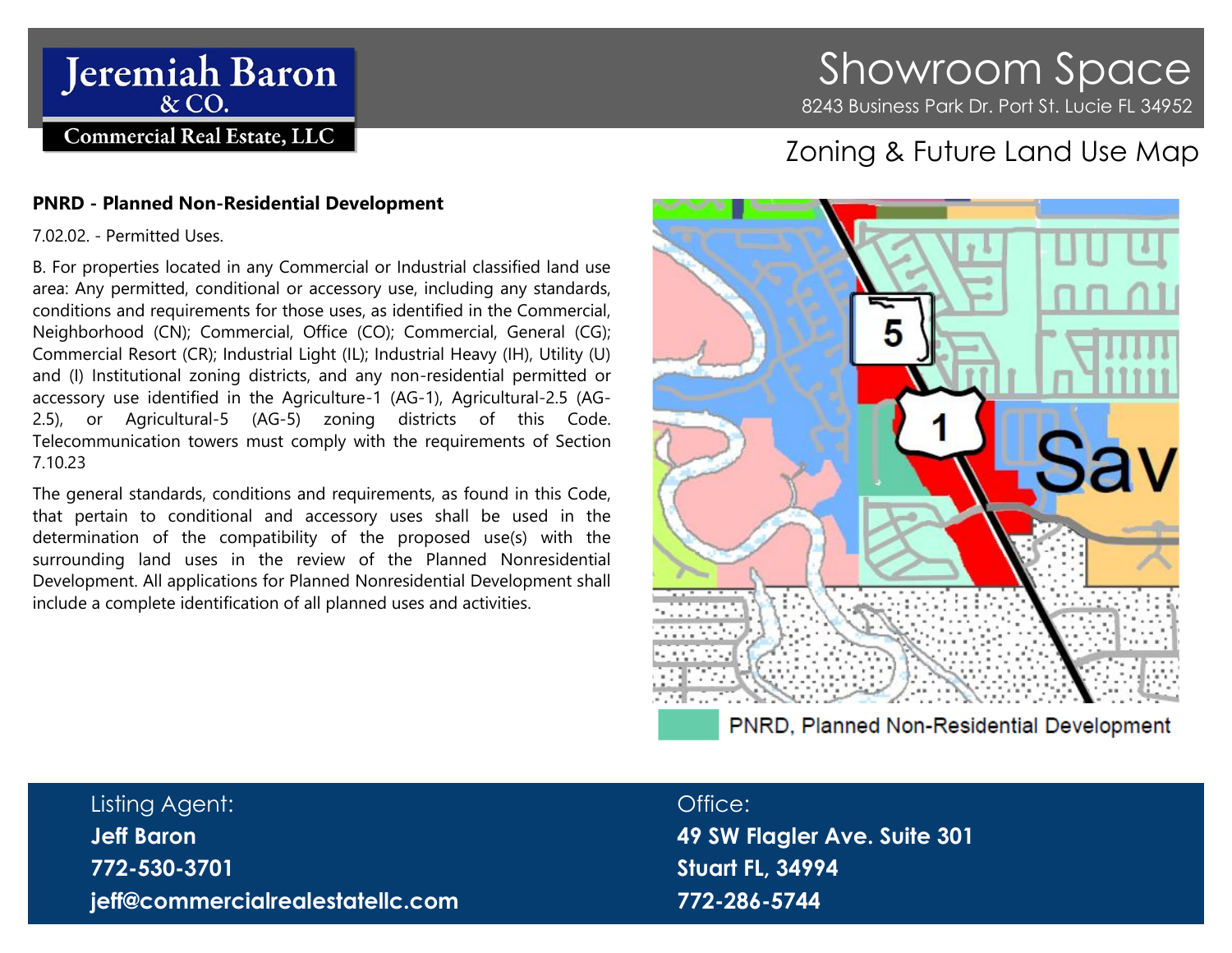

| Listing Agent:                   | Office:                      |
|----------------------------------|------------------------------|
| Jeff Baron                       | 49 SW Flagler Ave. Suite 301 |
| 772-530-3701                     | Stuart FL, 34994             |
| jeff@commercialrealestatellc.com | 772-286-5744                 |